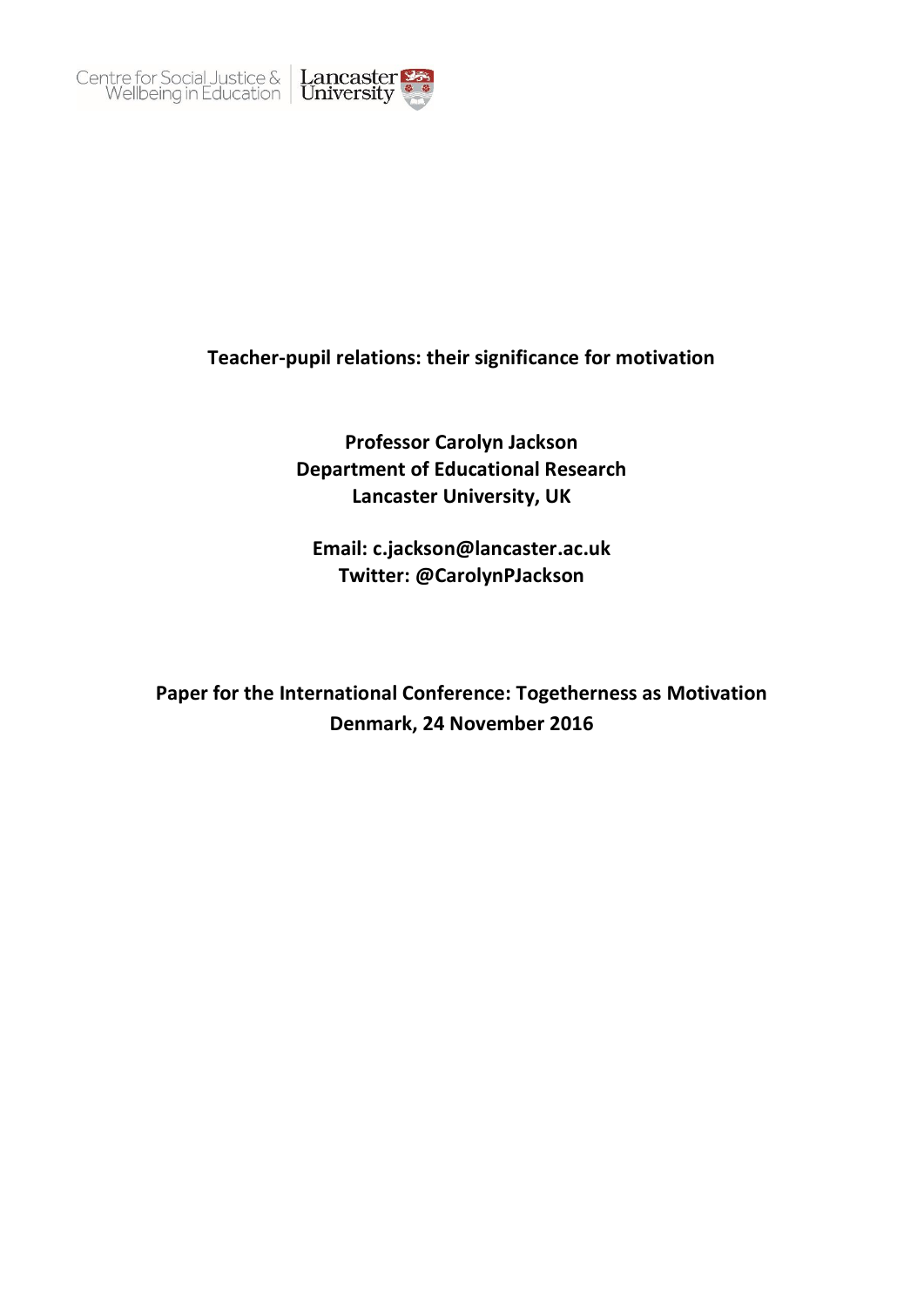### **Teacher-pupil relations: their significance for motivation**

There are few things more frustrating to teachers than being confronted with a student who actively and purposefully avoids learning opportunities. Increasingly, we are finding evidence that engaging in these frustrating avoidance behaviours may actually be encouraged by the motivational climate of the learning context. (Urdan et al., 2002: 56)

This paper provides a starting point for discussion at the workshop 'Teacher/pupil relations: their significance for motivation'. It draws on published research on motivation from around the world and research that I conducted in secondary schools in England (see Jackson 2006). While there are many differences (as well as similarities) between the education systems in England and Denmark, I hope the paper will stimulate reflections on aspects of motivation that traverse nations as well as on how differences between systems have implications for motivation.

Motivation is often presented in popular discourse, and in some areas of psychology, as something that one has or does not have; this is referred to as a quantitative model of motivation. From this perspective young people who do not engage in schoolwork are often presented as deficient: they, as individuals, *lack* motivation, and the aim is typically to increase the quantity of motivation they have. By contrast, motivation is conceptualised in this paper in a qualitative way, so motivation is not seen as something that an individual does or does not possess. Rather, conceptualising motivation qualitatively means that the focus is on *why* people behave in particular ways. It enables researchers to address questions that teachers, parents, researchers and policy makers all regularly engage with about what motivates particular types of behaviours. For example, why do some pupils mess around in class and disrupt the lesson rather than work? Why do some students work really hard on a task whereas others do not even attempt it? Why do some students leave their work until the last possible moment? These questions, along with many others, present conundrums and frustrations for educators on a regular basis. I argue that in order to answer these questions we must engage with pupils' motives. Furthermore, as implied in the opening quote, we must engage with the ways that motives are shaped by the interactions and contexts within which pupils operate in their daily lives. As Pless et al (2015) argue, such an approach shifts the focus from how little or how much motivation the pupils are 'endowed' with, to a focus on what they are motivated for, in which ways and under what circumstances. The attention to interaction means that teacher-pupil relations as well as pupil-pupil relations are crucial to consider.

In this paper I focus in particular on the ways in which fears of failure motivate particular types of behaviours – typically defensive behaviours - among some students. Elsewhere (e.g. Jackson, 2006) I have written about the importance of considering social as well as academic motives and fears. Social fears are prevalent and important in school contexts (for example, fears about being unpopular, isolated, bullied and so on) and interact with academic motives and fear (fears about academic failure, looking stupid and so on) in complex ways. However, in this paper there is space only to focus on academic motives, although I will mention social motives in passing.

At points in this paper I make reference to data from my research. My project, funded by the Economic and Social Research Council (ESRC), explored, among other issues, fears about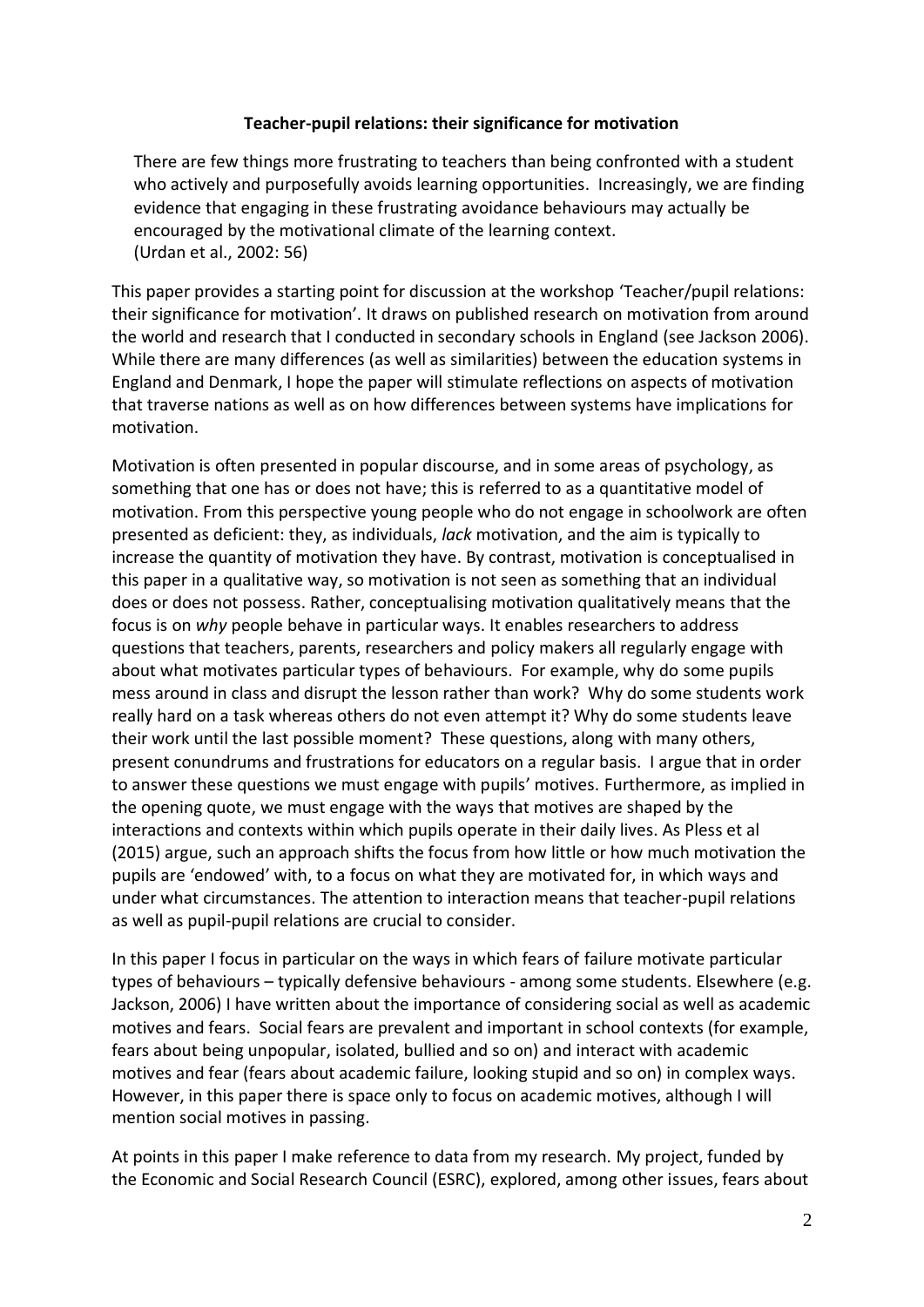failure in secondary schools. Data generated during this project include questionnaire data from approximately 800 pupils and interview data from 153 pupils (aged 13-14 years) and 30 teachers. Six secondary schools located in the north of England were involved: four coeducational (Beechwood, Elmwood, Firtrees, Oakfield), one girls' (Hollydale) and one boys' (Ashgrove). Based initially on data from the Office for Standards in Education (OfSTED) reports, and supplemented by information from the schools, schools were selected to ensure a mix of pupils in terms of social class, 'race' and ethnicity, and a mix of schools in terms of overall examination results, and gender of intake (single-sex and co-educational). For more details see Jackson (2006).

I start with an introduction to achievement goal theory, which underpins the rest of the paper. I then move on to explore fear of academic failure in school, as fear of failure can promote particular types of achievement goals and related defensive strategies, which are also explored. Next I consider how teachers can exacerbate or reduce the likelihood of prompting defensive behaviours, before offering brief concluding comments about the importance of building safe and supportive learning environments in which students are encouraged to work together rather than compete with each other.

### **Achievement goal theory**

Achievement goal theory is widely acknowledged to be of central importance in enabling us to understand the factors that influence the amount and quality of pupil learning in school. It is regarded as a qualitative theory of motivation, as 'rather than focussing on the level of motivation (i.e., high effort, low interest), the focus is on the goals or purposes that are perceived for achievement behaviour' (Middleton and Midgley, 1997: 710). Achievement goal theory emphasises the importance of how individuals think about themselves, and attempts to understand an individual's self-constructed meanings for pursuing a particular course of action, and to explore the individual and contextual factors that shape these subjective constructions. In other words, it is underpinned by the assumption that a pupil's motivation at school is affected by her/his self-constructed meanings or purposes for engaging (or not engaging) in an academic task. This purpose is termed the 'achievement goal'. Midgley et al. (2001: 77) define the achievement goal as: 'the purposes for behaviour that are perceived or pursued in a competence-relevant setting.' So when we ask what a pupil's achievement goal is we are asking *why* s/he engages in an achievement-related behaviour (Kaplan et al., 2002a; Kaplan, 2004).

Achievement goal theory has emphasised two main types of goals, namely, learning goals (also known as mastery or task goals) and performance goals (also known as ego or ability goals). Learning goals are the darlings of motivation researchers as studies consistently show them to have positive effects on learning (Covington, 2000; Midgley et al., 2001; Kaplan et al., 2002a; Freeman, 2004; Kaplan, 2004; Wolters, 2004). Learning goals relate to a focus on self-improvement, learning new skills, and increasing understanding, and appreciation, of what is being learned. In other words, learning goals are about developing competence. In contrast, performance goals relate to a concern with social comparisons and with a demonstration of competence in relation to others; they involve 'outperforming others as a means to aggrandize one's ability status at the expense of peers' (Covington, 2000: 174). Whilst there is a general consensus amongst researchers that learning goals are beneficial for learning, there is no consensus about the effects of performance goals.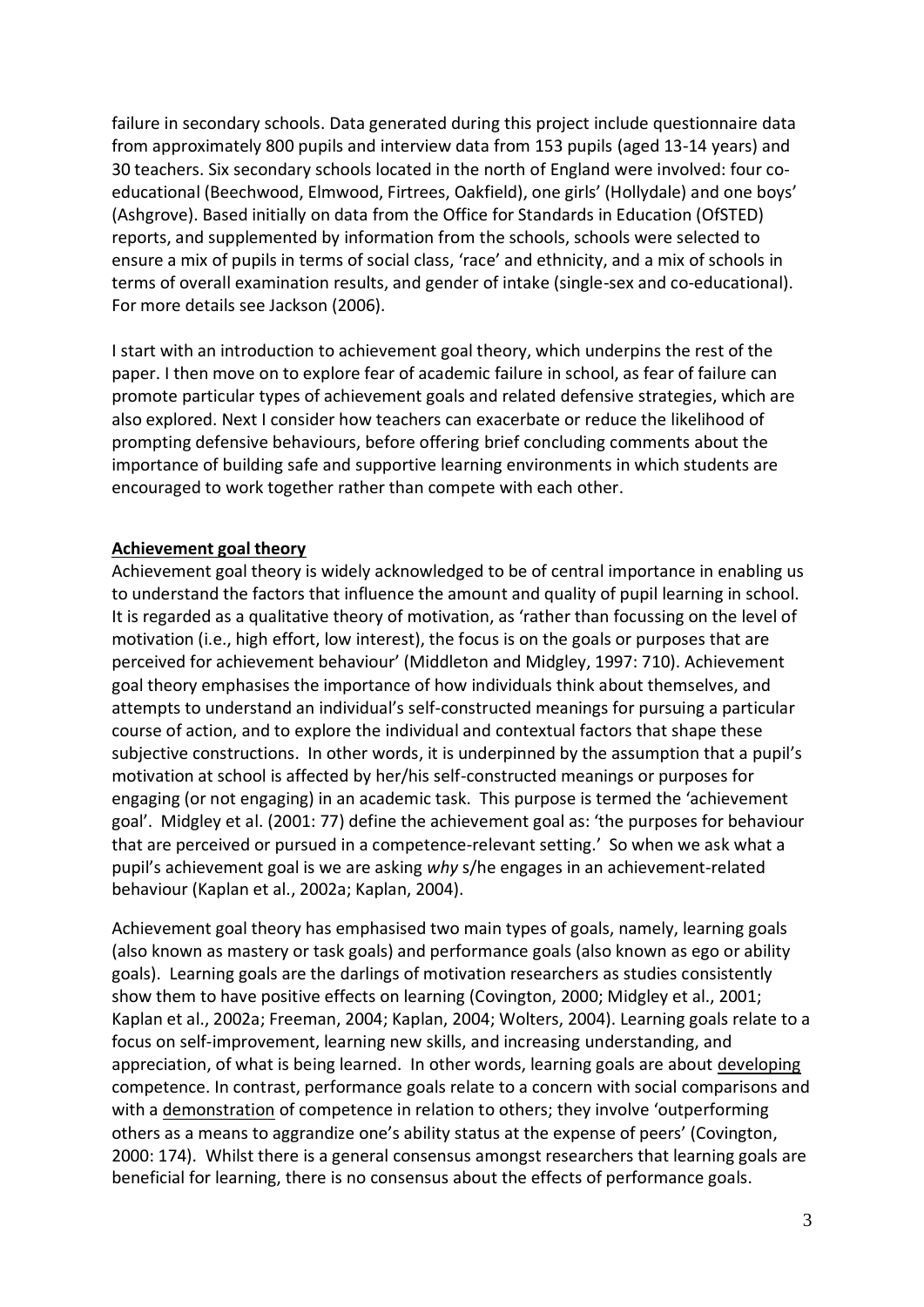The mixed and sometimes contradictory research findings about performance goals have prompted researchers to look more closely at them, and the result has been a division into performance-*approach*, and performance-*avoid*, goals (Elliot and Harackiewicz, 1996). Performance-*approach* goals refer to a pupil's concern to demonstrate high ability (e.g. I want to be top of the class), whilst performance-*avoid* goals relate to a concern to avoid demonstrating low ability (e.g. I don't want to be bottom of the class) (Kaplan et al., 2002b). Some performance-approach-oriented students<sup>i</sup> are successful academically, as they often invest considerable time and effort devising study strategies and ways to be successful. By contrast, performance-avoid-oriented students, who are eager to avoid appearing stupid, frequently adopt strategies that involve reduced effort on academic tasks and so are often unsuccessful in academic terms. For example, a student concerned to avoid looking stupid might decide to not do a piece of homework rather than run the risk of doing it and getting it wrong. There is a general consensus that performance-avoid goals are 'maladaptive' in educational terms (Linnenbrink, 2004). According to Kaplan et al. (2002a) performanceavoid-oriented students are likely to a) feel anxious; b) have a low sense of academic efficacy<sup>ii</sup>; c) avoid seeking help; d) engage in academic self-handicapping<sup>iii</sup>; and e) have lower grades. Whilst performance-approach goals are not consistently associated with the range of negative feelings, behaviours and outcomes that performance-avoid goals are, performance-approach goals may be associated with test anxiety and with selfhandicapping. Importantly, both performance-approach and performance-avoid goals are associated with a fear of failure (Urdan et al., 2002); this is discussed in more detail later.

Whilst much of the research in this sphere has concentrated on the goals constructed by individuals, researchers have also been interested in the ways in which learning contexts (e.g. classrooms) shape these goals (Kaplan, 2004). So, whilst personal goals are those that individuals construct and pursue in specific learning situations, these are related to, and influenced by, the goals emphasised or encouraged in the learning context (Kaplan et al., 2002a; Linnenbrink, 2004). The goals emphasised within a learning context have been referred to as 'goal structures'. Kaplan et al. (2002a: 24) conceptualise goal structures in terms of 'the various classroom- and school-level policies and practices that make mastery [learning] or performance goals salient, as well as the explicit goal-related messages teachers communicate to their students'. So for example, some teachers might emphasise the importance of learning and personal improvement, reward students for effort rather than getting right answers, discourage competition and relative-ability social comparisons, and place little emphasis on tests and grades. Such a classroom climate might convey a learning goal structure. By contrast, other teachers might encourage competition for top of the class, place high value on, and reward, good grades, emphasise differences between students and encourage relative-ability social comparisons by publicly announcing test results. Such a classroom climate is likely to convey a performance goal structure and may prompt fears of failure and avoidance motives among many students. In general: 'avoidance behaviours reflect motivation to move away from, or avoid, some perceived threat in the learning context' (Urdan et al., 2002: 56). According to motivation researchers, academic failure, or being regarded as an academic failure by others, is frequently the perceived threat. So fear of academic failure is central to understanding avoidance behaviours in schools.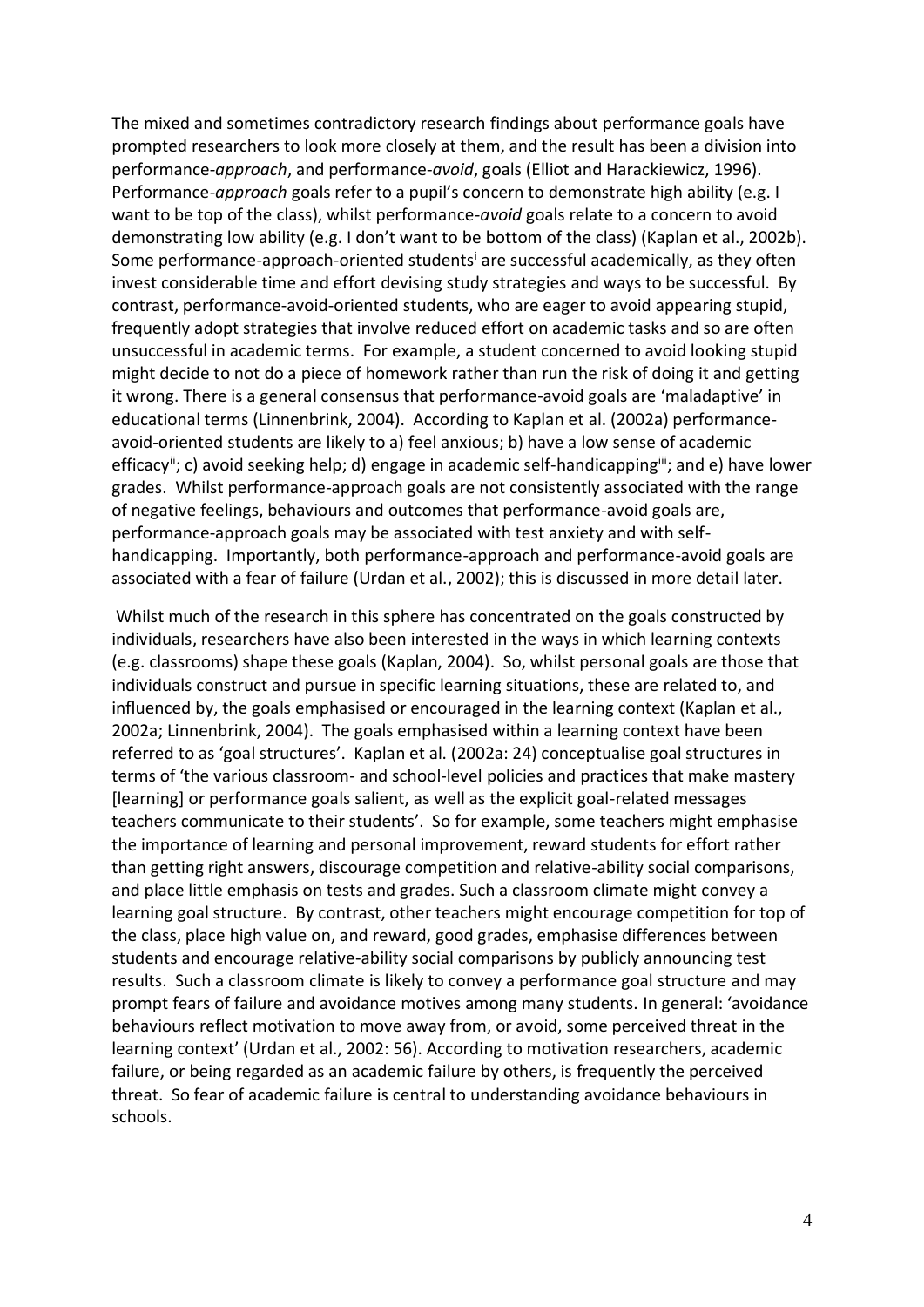### **Fear of academic failure in schools**

There is now considerable evidence to support the notion that many students fear academic failure and that their sense of self-worth, and aspects of their public image (sometimes referred to as social-worth<sup>iv</sup>), are bound to notions of academic competence. The pressures and fears have been exacerbated by the growing importance of academic credentials for getting 'good' jobs, and increases in high-stakes national tests (Reay and Wiliam, 1999; Warrington and Younger, 1999; Gleeson and Husbands, 2001; Walkerdine et al., 2001). Many of the pupils interviewed in my research articulated very clearly their fears about failing academically and about looking 'stupid' or 'thick' in front of their peers. Extracts from interviewees David and Alysia convey their desires and strategies to avoid looking stupid.

### David

*What do you tell your friends if you get a low mark? How do you explain it?* I probably wouldn't tell them, I'd probably say that I got a high mark. *Why would you do that?* Just to show off. *Why is that important?* 'Cause I wouldn't like them going round acting, knowing that I'm the dumbest one out of the whole lot of them.

Alysia (Hollydale) *Do you compare marks with other people?* No *Not at all?* No *Why not?* Because if they've got like high grades and I've got like a low grade then they might think I'm thick or something. So I don't, it's not often I compare my grades with anybody else.

Both of these pupils were concerned about their image, about how they appeared to their peers. They were concerned not to appear stupid in school, and both employed strategies to avoid looking 'stupid'. According to the work of motivation theorists such as Dweck (2000) and Covington (1998), defensive strategies may be provoked by situations that provide a threat to one's sense of self-worth in school. Such situations are plentiful in schools in England where assessments and grading are abundant and social comparisons are rife. In such contexts there are two obvious ways to protect self-worth. One is to avoid failure, which is not always possible in an education system where not everyone can succeed. The second is to avoid the *implications* of failure. There are numerous strategies to circumvent the implications of failure and these have been termed defensive strategies.

### *Defensive Strategies*

Defensive strategies are generally false, but plausible, explanations generated by students to justify or excuse their behaviour, in this case (potential or actual) poor academic performance (Covington, 1998). There are numerous defensive strategies, which are also sometimes called avoidance behaviours or preferences (Urdan et al., 2002) and sometimes self-handicapping strategies. Many of these defensive strategies are interrelated and, in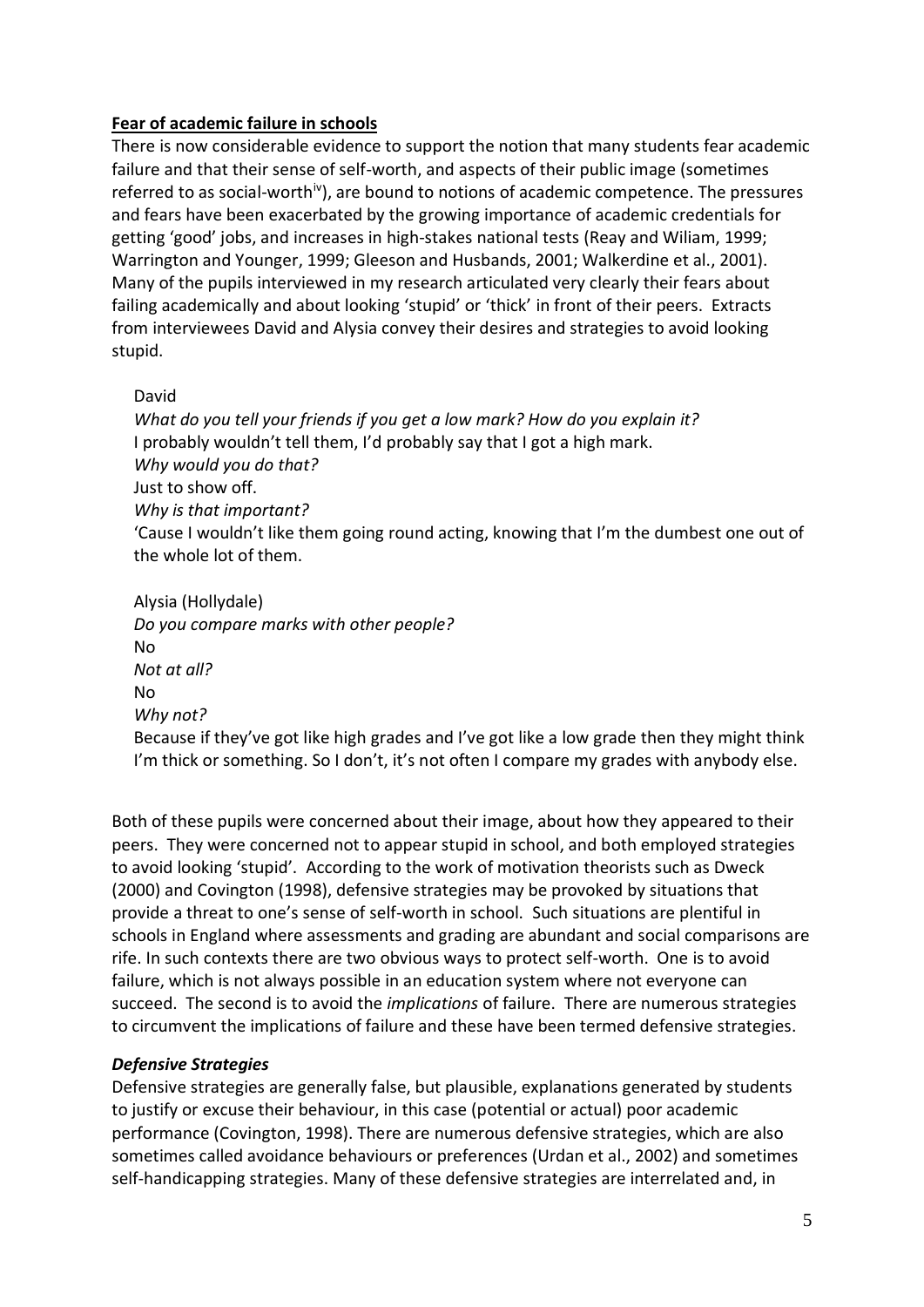general, they provide excuses that enable individuals to blame factors other than a lack of ability for academic failure. In this section I introduce the key defensive strategies and avoidance motives, namely: 1) procrastination; 2) intentional withdrawal of effort and a rejection of academic work; 3) avoiding the appearance of working and promoting the appearance of effortless achievement; 4) disruptive behaviour. These are also behaviours that teachers find frustrating and difficult.

### **1. Procrastination**

This 'technique' requires little introduction and explanation. Putting off work until the last minute provides an excuse for failure that deflects attention away from a potential lack of ability. Procrastination keeps open the possibility that success would have been possible if effort had been applied earlier: 'I could have done better if I'd had more time . . . .' The procrastinator is able to attribute failure to factors other than ability, and hence maintain self-worth. Further, self-worth may be enhanced if the procrastinator is successful, as success with little effort is regarded as a sign of 'true intellect'. As with many of these defensive strategies, there is a distinction between what students claim to do and what they actually do. Some may claim to leave work until the last minute, when in actual fact they have worked long and hard on it. Covington (1998) calls these students 'closet achievers', but in the context of procrastination they might equally be called 'reported procrastinators'. Of those who actually do procrastinate ('actual' as opposed to 'reported' procrastinators), procrastination occurs along a continuum. Some individuals procrastinate but eventually do the work (although the work may be poor in quality), whereas others may procrastinate to the extent that the work is never undertaken. The latter scenario may then lead to the second of the strategies discussed here, namely, an intentional withdrawal of effort and rejection of academic work.

#### **2. Intentional withdrawal of effort and rejection of academic work**

'when 'wannabe' hegemonic boys do not 'win', they tend to adopt a 'can't win, won't win and don't want to play' stance' (Warrington and Younger, 2005: 5).

Intentional withdrawal of effort and rejection of academic work are inextricably linked as self-worth protection strategies. The notion that our self-esteem or self-worth is influenced by our pretensions dates back to the ideas of William James (1890: 310) who argued that 'our self-feeling in this world depends entirely on what we *back* ourselves to be and do'. If some students are able to convey the impression that academic success is not important and therefore that they are unwilling to take part in what Covington (1998; Covington and Manheim Teel, 1996) calls the 'ability game', then these students are able to protect their self-worth and/or social-worth:

I left two weeks' homework to yesterday. *Why's that?*  Had *better things* to do. (Tahir, Elmwood, my emphasis)

What is difficult to know, is whether students who publicly denounce academic work really do believe that schoolwork is worthless or whether such displays are primarily self-worth protection mechanisms because these individuals fear the consequences of academic failure. Galloway et al. (1998: 36) highlight the difficulty of making this distinction, arguing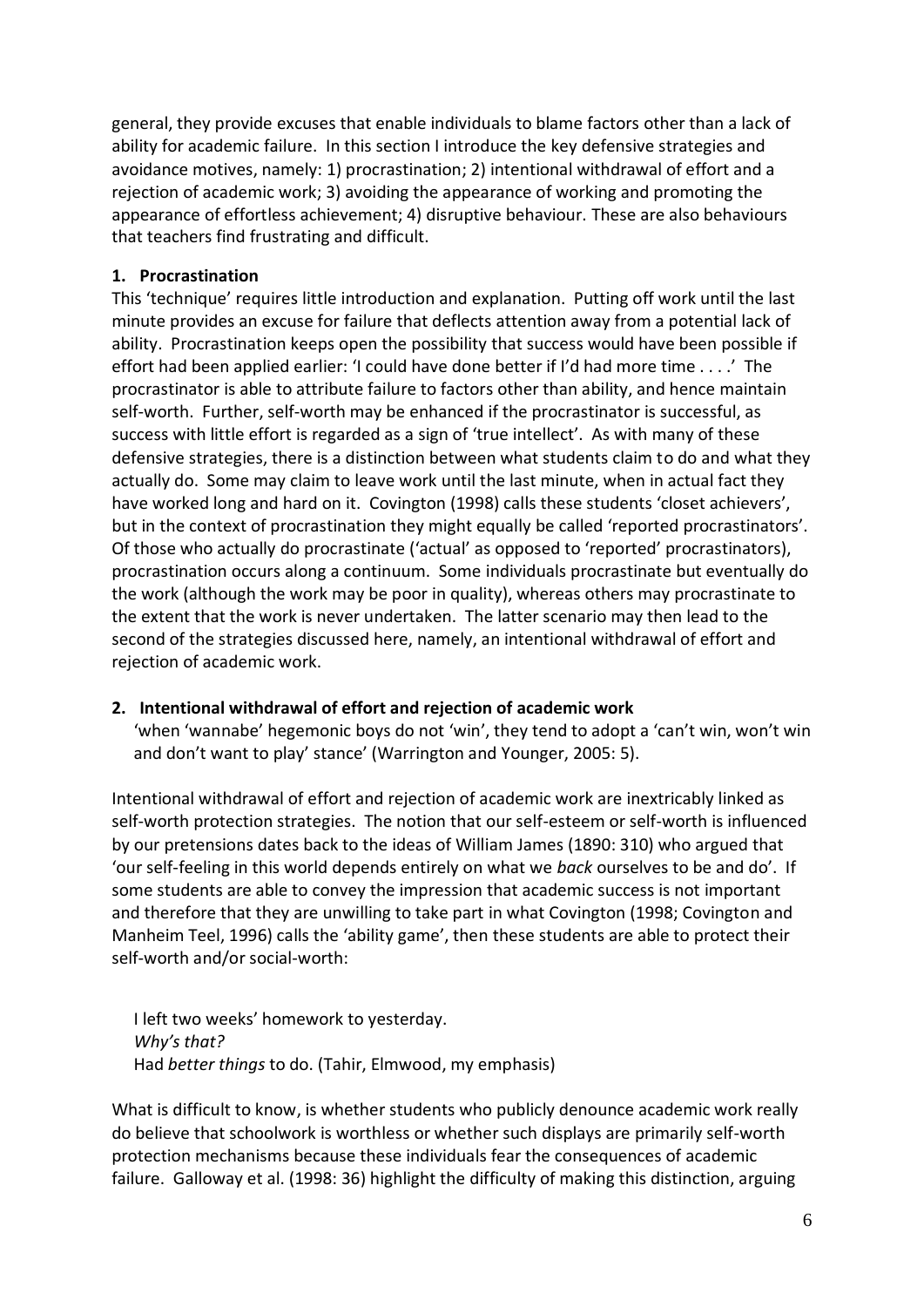that 'some pupils may reject the goal of academic success in order to maintain their status in the peer group, not because they fear academic failure' (see Willis, 1977; Marsh et al., 1978). These motives are not mutually exclusive; I argue that rejecting academic work can serve a dual purpose. First, it enables students to act in ways currently aligned with coolness and popularity in their schools (to be popular amongst peers); particularly as there is a dominant discourse in English schools that being seen to work hard is uncool (see Jackson 2006). Second, it provides an excuse for failure and augments success. Overall, the evidence that rejecting academic work acts as a self-worth protection mechanism is convincing.

## **3. Avoiding the appearance of working and promoting the appearance of effortless achievement**

From a self-worth protection perspective 'effortless achievement' is the ideal. To achieve academically without hard work gives clear signals about an individual's ability. Avoiding overt hard work also provides a convenient excuse if success is not forthcoming – failure without effort does not necessarily indicate a lack of ability, but success without effort indicates true genius (see Jackson and Nyström, 2014; Heyder and Kessels, 2016). It is perhaps not too surprising then, that overt withdrawal of effort is appealing in many ways. As Galloway et al. (1998: 128) point out, effort 'is a "double-edged sword": the harder we try the more we feel let down if we do not succeed; and if we do not succeed in a task which other people find easy the effect is compounded'. A key difference between this strategy of self-worth protection and the last one (intentional withdrawal of effort and a rejection of academic work) is that the last one was concerned with *actual* withdrawal of effort, whereas this one is concerned with the *appearance* of withdrawal of effort. In fact, individuals who adopt an effortless achievement approach may well be one of Covington's (1998) 'closet achievers'. As mentioned earlier, closet achievers are those pupils who establish a pretence that they have done no work when actually they have spent a considerable amount of time studying. For closet achievers then, the pretence of not working is principally a performance for others.

### **4. Disruptive behaviour**

Disruptive behaviour provides another method of blurring the relationship between failure and lack of ability. Where pupils exhibit disruptive behaviours, failures may be attributed to being inattentive in class rather than to a lack of ability per se, and the behaviour may act to deflect attention away from poor academic performance and onto their behaviour instead (Skaalvik, 1993; Gilbert and Gilbert, 1998). Whilst disruptive pupils clearly jeopardise their own chances of academic success, they also make learning more difficult for other members of the class. As such, one might argue that, to some extent, disruptive behaviour acts to sabotage the efforts of academically oriented peers - an 'if I can't win, nobody will' approach.

Overall, the potential benefits of disruptive behaviour for the perpetrator are fourfold. First, it can deflect attention away from poor academic performance by focussing attention on the behaviour. Second, poor performance can be attributed to not paying attention in class rather than to a lack of ability. Third, disruptive behaviour may sabotage the efforts and performances of classmates and so make grade social comparisons more favourable.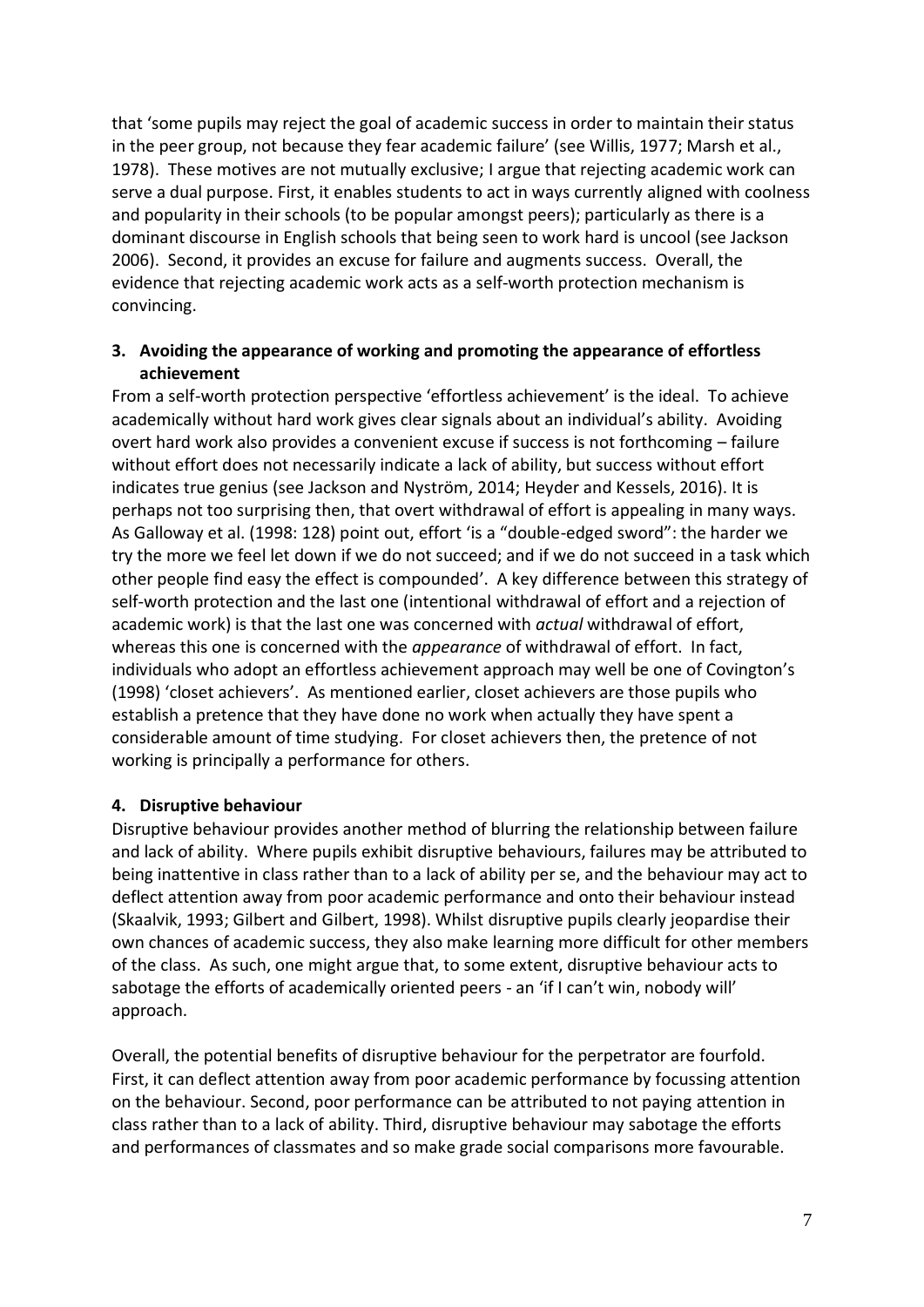Fourth, disruptive behaviour in class can increase a pupil's status within her/his peer group, as being disruptive can increase popularity.

So what can we as teachers do to discourage these defensive strategies? Thinking about how we attempt to motivation students and what classroom climates we foster are important.

# Classroom climate and teacher practices

In my research some teachers attempted to motivate students through fear or shame, which tended to exacerbate pupils' fears about academic failure. Teachers incited such fears in a variety of ways, including emphasising the dire consequences of academic 'failure' for pupils' future careers and life chances, as well as spelling out the negative implications for the school if results were not 'up to standard' (see Jackson, 2013). There is space here to illustrate and discuss only one example of the ways in which teachers attempted to motivate through fear or shame. As such, I have chosen to focus on a relatively common tactic, namely, making pupils' marks known to the whole class by, for example, reading them out. In all of the schools in my research there were instances of this practice, although it was more prevalent in some schools than in others. It was a practice identified by pupils across the schools to be a significant pressure that provoked anxiety. Clare at Firtrees, for example, suggested that the public reporting of scores made tests much more stressful.

- Clare: It doesn't bother me doing tests, but it's just that she shouts them out your score. If she just like gave them you then that would be alright. But your mind's like, when you're doing a test, that she's going to shout it out - the score that you've got - and then you just try and do your best to get a higher mark.
- CJ: So why is it particularly important that she calls them out, is it about being so public, can you say a bit more about why it matters so much?
- Clare: 'Cause if she shouts them out and you've got a low mark everyone looks at you and your friends are like 'are you alright, you've got a low mark but you'll be better next time' and you're a bit embarrassed.

Richard at Elmwood also disliked the public announcement of results. He, like Clare, was anxious not to appear 'stupid' and feel embarrassed if he got a low mark, and suggested that people get laughed at for poor performances.

| CI:      | Some people have told me that teachers actually read out the results in some<br>classes.                                                                                                     |
|----------|----------------------------------------------------------------------------------------------------------------------------------------------------------------------------------------------|
| Richard: | Yeah, I don't really like it 'cos if you get a rubbish score  some people laugh at<br>you sometimes.                                                                                         |
| CI:      | So do they [teachers] do that very often?                                                                                                                                                    |
|          | Richard: Yeah, they do it near enough all the time. Some teachers don't [read out the<br>scores] 'cos they know some people get embarrassed and get upset when they<br>read the answers out. |
| CI:      | Why do you think teachers do that?                                                                                                                                                           |
|          | Richard: To see if, you know, that if you do get embarrassed, you know you have to try<br>harder so that you won't get embarrassed.                                                          |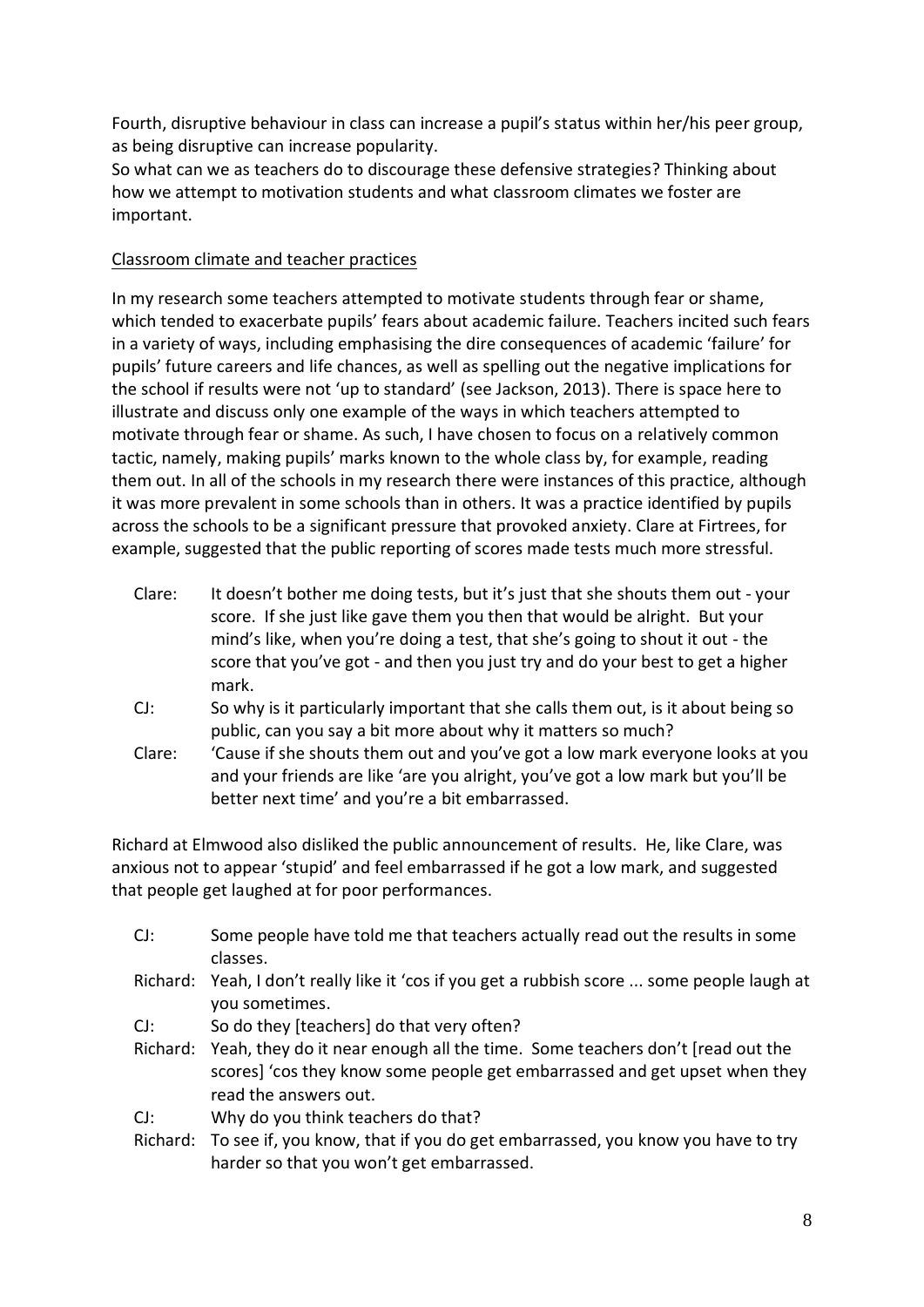Richard's analysis of why teachers announce test results to the class is insightful; it is likely these teachers do believe that such practices will motivate pupils, that they will shame them into working harder so that they are not bottom of the class (although someone always has to be bottom). However, what is missing from this lay theory of motivation is how pressures to demonstrate success (or to not demonstrate failure) can encourage amongst some students a range of defensive behaviours (discussed earlier) that ultimately are more likely to reduce rather than improve attainment levels.

There were even more remarkable examples, in my research, of the ways teachers would attempt to highlight and shame (relatively) low attainers. Lawrence (Ashgrove) explained that in his top set maths class pupils are seated according to relative ability: 'clever ones' at the back of the class, 'not as clever' ones at the front.

Lawrence: There's a bit of rivalry in the classroom ... 'cause part of the system is if you're not as clever then you sit at the front in the middle, which is better because it's easier to hear. Then the clever ones sit towards the back ... CJ: So it's quite an explicit way of ranking people in the class then? Lawrence: Well, in my first lesson in maths I was sat right at the front after a bit, which I wasn't too worried about because it was the first time I'd been in set one. But it helped me because the very next test I was sat quite a bit further back and it wasn't, well it wasn't because of the extra pressure, it was more because I was at the front and I could see everything she was doing and I couldn't miss a word and you don't lose your attention as easily when you're sat towards the front. And I think that was the main aim of it rather than just to embarrass us.

The teacher's method of seating pupils according to ability is striking for its emphasis on making performance visible; it is difficult to imagine a more overt and visual way of ranking a class according to individual (grade) performance. Lawrence attempts to find positive aspects of this method of spatial organisation: 'less clever' ones can see and hear the teacher and are less likely to get distracted. However, underlying his response is also recognition that some students are explicitly positioned as bottom of the class, and that this is embarrassing. Wilkins (2011) provides a similar example, in his case with Year 8 pupils, of how a teacher visibly highlighted success and failure by getting all students to stand in class, and then to sit down in order according to their test scores, with the last pupil standing declared the winner. Such strategies strongly emphasise relative ability comparisons and encourage competition rather than co-operation and togetherness. They also promote classroom climates that emphasise performance (*demonstrating* competence) rather than learning (*developing* competence), and are likely to foster fears of academic failure.

I am not suggesting, however, that teachers use or relate to fear in a straightforward way; in general, teachers seem to have an ambivalent relationship with it. On the one hand, many teachers express genuine concern for pupils about the increasing pressures and anxieties created by frequent high stakes tests and the need for them to get good qualifications. This is conveyed by Ms Holtby at Hollydale girls' school: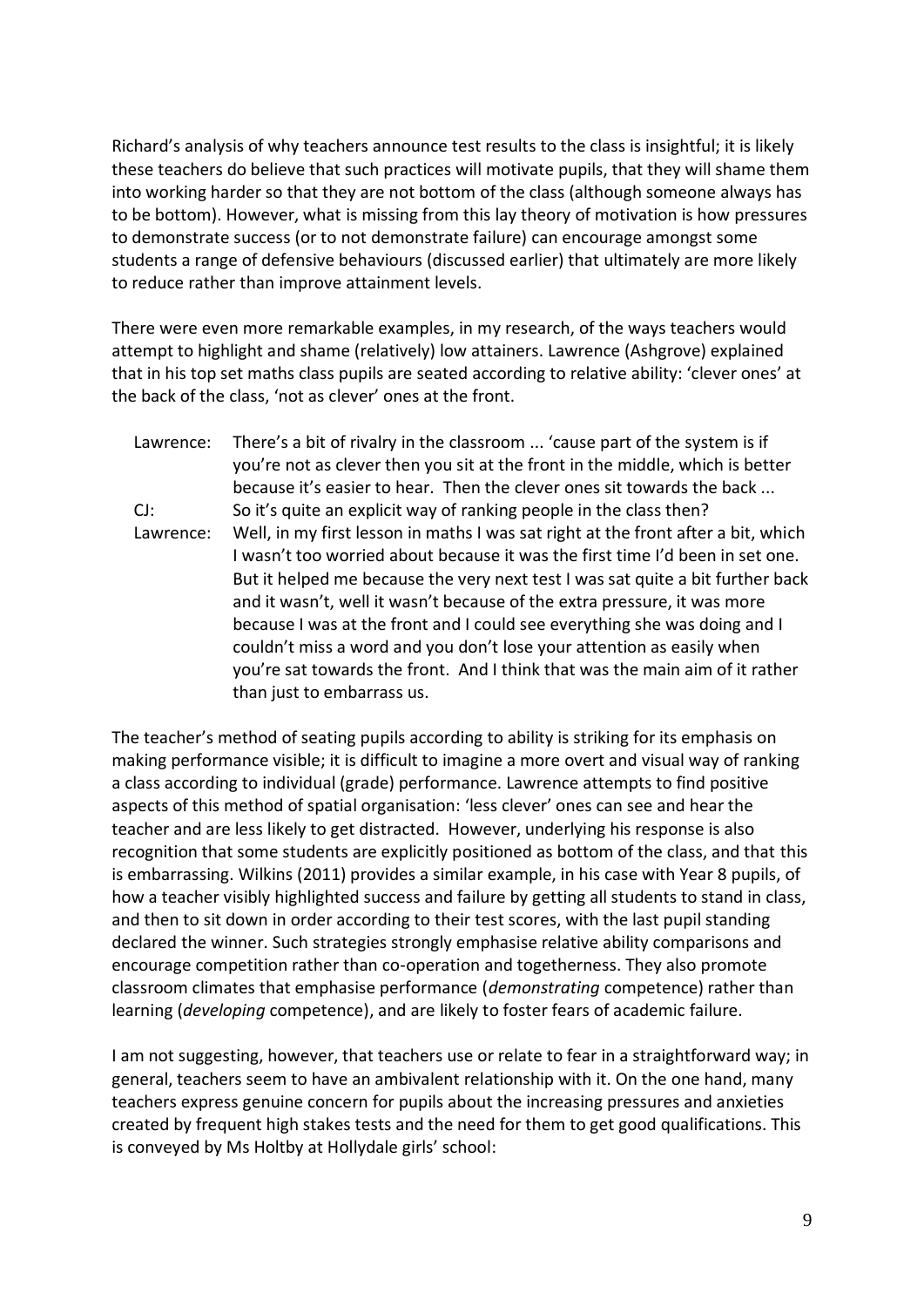[Increased testing has] had an impact from junior school onwards ... several of my colleagues have got children at junior schools who are just doing their SATS [national tests] and they are saying that their children are showing signs of anxiety ... I am absolutely dead against the testing that there is. That's my personal opinion … Because of the way society does focus them so much on ... their SATS, GCSEs, AS levels, A levels, university ... it's almost like you've got to sprint on this race … I know there's a lot of pressure on them ... you know it's exams every year now for probably ten, well between eight to ten years, you know, for the bright ability kids, and you think well, you know, that is tough.

Teachers also express concern about fears generated for pupils by other pupils, for example, through pupil-pupil bullying. On the other hand, as I illustrated earlier, and as I demonstrate and discuss more fully elsewhere (Jackson, 2006), many teachers use fear and shame in their attempts to get pupils to perform (and also to behave well in class). The ambivalence about pressure, and the fears pressure creates, is discernible in the comments of Ms Walters, also at Hollydale girls' school:

There's never a break; it's continuous testing. They are put under pressure and they are put under pressure to achieve and perhaps our expectations of them are very high. That's perhaps one of the reasons why I like teaching here ... because to me this is a very good school and it has high expectations of the pupils who come through the door. And sometimes it is very difficult for girls to live up to that.

The ambivalence is not surprising. Like Ms Holtby, many teachers are opposed to the frequent high-stakes testing in schools, and the related anxieties caused by it. They sympathise with the pupils, and witness first-hand the anxieties that many students experience as a result of the testing. However, in many ways most mainstream schooling is built upon, and sustained by, fear. Writing particularly about the UK, Shaw (1995) argues that schools and teachers rely on fear and attempt to use it as a motivating force (see also Davies, 2004; Harber, 2004; Francis and Mills, 2012). They attempt to scare children into working by highlighting how hard they must work, and outlining the consequences of 'failure'. Shaw argues that fear keeps the educational system working, it relies upon fear, it is built into the organisational structure of secondary schools, it is their 'social technology'; schools could not function without reports, tests, exams and selection. High levels of anxiety are important for maintaining discipline according to Shaw. Of course, teachers have their own fears, which impact on their behaviours and approaches to pupils and teaching. Teachers, like their pupils, are under tremendous pressure to perform, and their own successes and failures are scrutinised and made public. Teachers and schools are judged on, amongst other things, the exam results of their pupils. So, in a system where results are publicised through league tables, and league table positions influence parents' choices of schools for their children (which in turn has implications for a school's funding), and where 'failing' schools are closed, the stakes for teachers are very high. Thus, the fears of teachers and pupils are multi-layered and intersect in complex ways.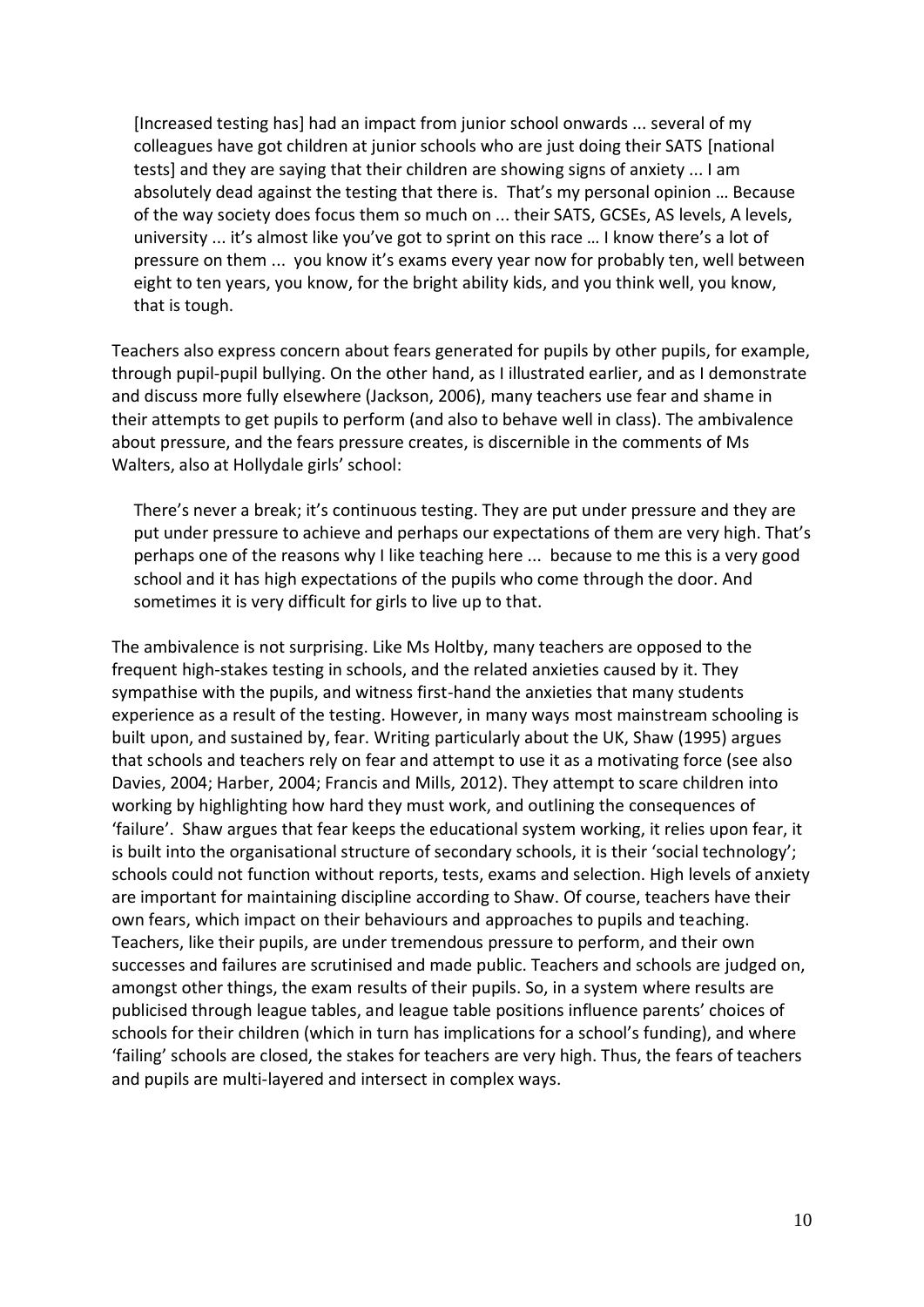### **What can teachers do?**

Drawing on goal theory, self-worth theory and empirical data I have argued that academic performance and standards discourses encourage self-worth protection strategies amongst some students. Students adopt these defensive strategies because, when faced with pressures to attain results in a climate where so much value is attached to academic ability (measured by academic 'success'), many pupils fear failing academically and being regarded as academically deficient. These defensive strategies include, amongst others, procrastination, intentional withdrawal of effort, rejection of academic work, and disruptive behaviours; all of which provide excuses for academic 'failure' that deflect attention away from a lack of ability. So they do not help students to avoid academic failure – in the longterm they may actually make failure more likely – but they protect students against the most damaging implications of academic failure, that is, that they lack ability. In the shortterm these defensive strategies can feel like 'friends' because of their academic selfprotective advantages (Martin and Marsh, 2003); but in the long-term they are almost always 'maladaptive' in terms of educational experiences and results. So what can we do?

The educational climate needs to shift from a performance climate in which pupils fear academic failure and its implications, to one where pupils feel safe to experiment with learning. I am not suggesting that all assessment is 'bad'; assessment has numerous benefits (Pollard, 2005). Neither am I suggesting that children should not experience 'failure'. In the right context 'failure' (although it may need to be reconceptualised) can have positive consequences. As Covington (1998: 215) argues: 'failure is interesting partly for the fact that successful thinkers actually make more mistakes than those who give up easily and thereby preserve their unblemished record of mediocrity, and for the facts that mistakes can usually be set right by trying again.' Students who are learning-goal oriented are far more likely than students who are performance-goal oriented to see 'failure' in positive terms: as a learning opportunity, a challenge to be navigated. But to encourage this view of 'failure' amongst all students would involve significant educational change, both at the level of policy and classroom practice.

### *Policy-level strategies*

A competitive, performance climate in education is at the root of many of the problems discussed in this paper. Arguably if we want to reduce defensive behaviours we need to reduce competition and shift the climate in schools from a performance-oriented one to a learning-oriented one (ideally, both academically and socially). Clearly, this is much easier said than done, and I am not offering a solution; but certainly in academic terms, reducing the amount of high-stakes testing in schools would be a substantial step in the right direction. In a nutshell, if there is to be high-stakes testing, the tests should be designed to foster learning-goals by rewarding understanding, rather than encourage performance-goals by rewarding memory and 'right answers'.

#### *Classroom-level changes*

A key difficulty for teachers and schools wanting to improve the learning contexts for their students is that, to a large extent, many of the problems are externally imposed and there is little that teachers can do to counter them. In other words, many teachers regard the system as problematic, and feel frustrated and powerless within it. It is crucial that we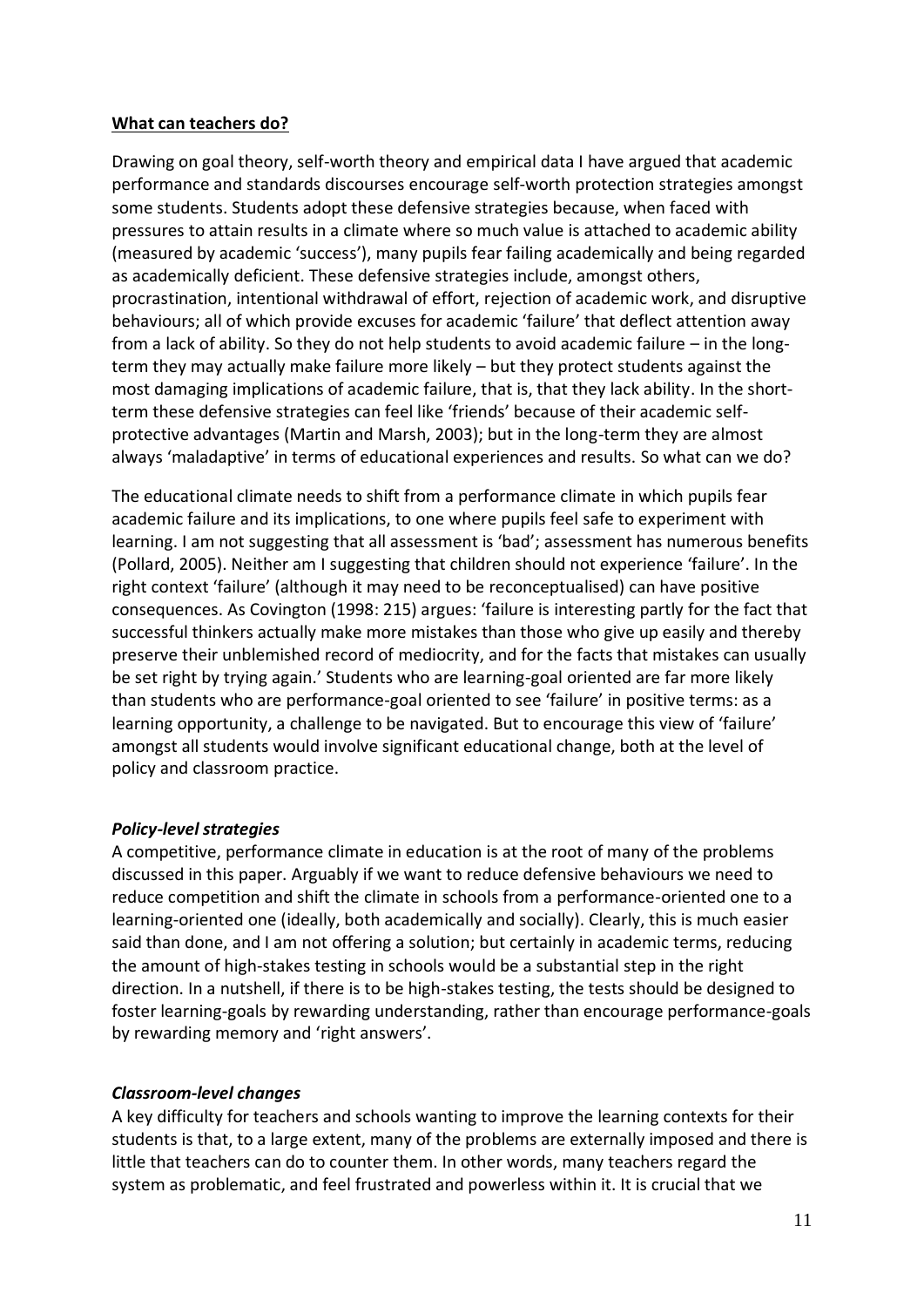recognise that many current problems are generated by the way the education system is organised and operates, and avoid approaches that 'blame the individual'. I critique a 'blame the individual' approach - which is sometimes implied by motivation researchers and theorists - and I argued that most motivation theorists need to engage more fully and critically with the broader educational framework and discourses that shape individual actions.

However, whilst such macro-level engagement is essential, it does little, in the short-term, to help the individual classroom teacher or school who may be looking for recommendations for practice. So, without suggesting that teachers are to blame for the faults of the system, it is legitimate to ask whether there are things that teachers can do on a day-to-day basis to make the best of a far-from-perfect system. Can teachers work at the classroom level to discourage a performance-goal culture and build a learning-goal culture? I suggest that the answer to this question is a tentative yes. Tentative in the sense that whilst it is not possible to provide a formula for building a learning goal classroom structure (a classroom that makes learning or performance goals salient), it is possible to say what factors are likely to encourage one. Furthermore, it is possible to state with even more certainty what factors promote performance-goal classroom climates and so should be avoided.

#### *Encouraging safe, co-operative learning environments*

Andrew Martin (2003: 28) highlights the importance of co-operative learning environments, arguing that 'it is important to reduce students' fear of failure by developing a class and school climate of cooperation, allowing students to make and learn from mistakes, and showing students that their worth as a person is independent of their academic achievement.' Yet, as we have seen, many classroom practices promote competitive climates where there are 'winners' and 'losers'; publicly announcing test results is one of those practices. Publicly announcing test results to encourage relative ability social comparisons was common in the schools in my research (although it was more common in some than others). This practice was disliked by most pupils and was seen to add to the pressure of the test. It created anxiety and, in some cases, contributed to defensive posturing. Overall, publicly announcing results fosters a classroom performance structure – it reinforces the importance of relative performance levels. An easy step for teachers to take in order to move away from a performance classroom climate is to avoid public relative ability social comparisons, and to discourage them amongst pupils.

I realise that students find other ways to undertake relative ability social comparisons of grades after tests. Some pupils actively seek out the results of some classmates, and that this prompts some students to deliberately hide their results from peers and if necessary, lie about poor marks. So moving away from a system whereby teachers publicly announce results will not stop grade comparisons, but it would mean that teachers are not encouraging or endorsing them in the same way that they are with a public results system.

Anderman et al. (2002) point out that whilst relative ability social comparisons can be problematic, some informational comparisons can be useful. So, for example, teachers might highlight the features of a particularly good piece of work, or point to a strategy that was particularly effective in approaching a problem. These strategies are not about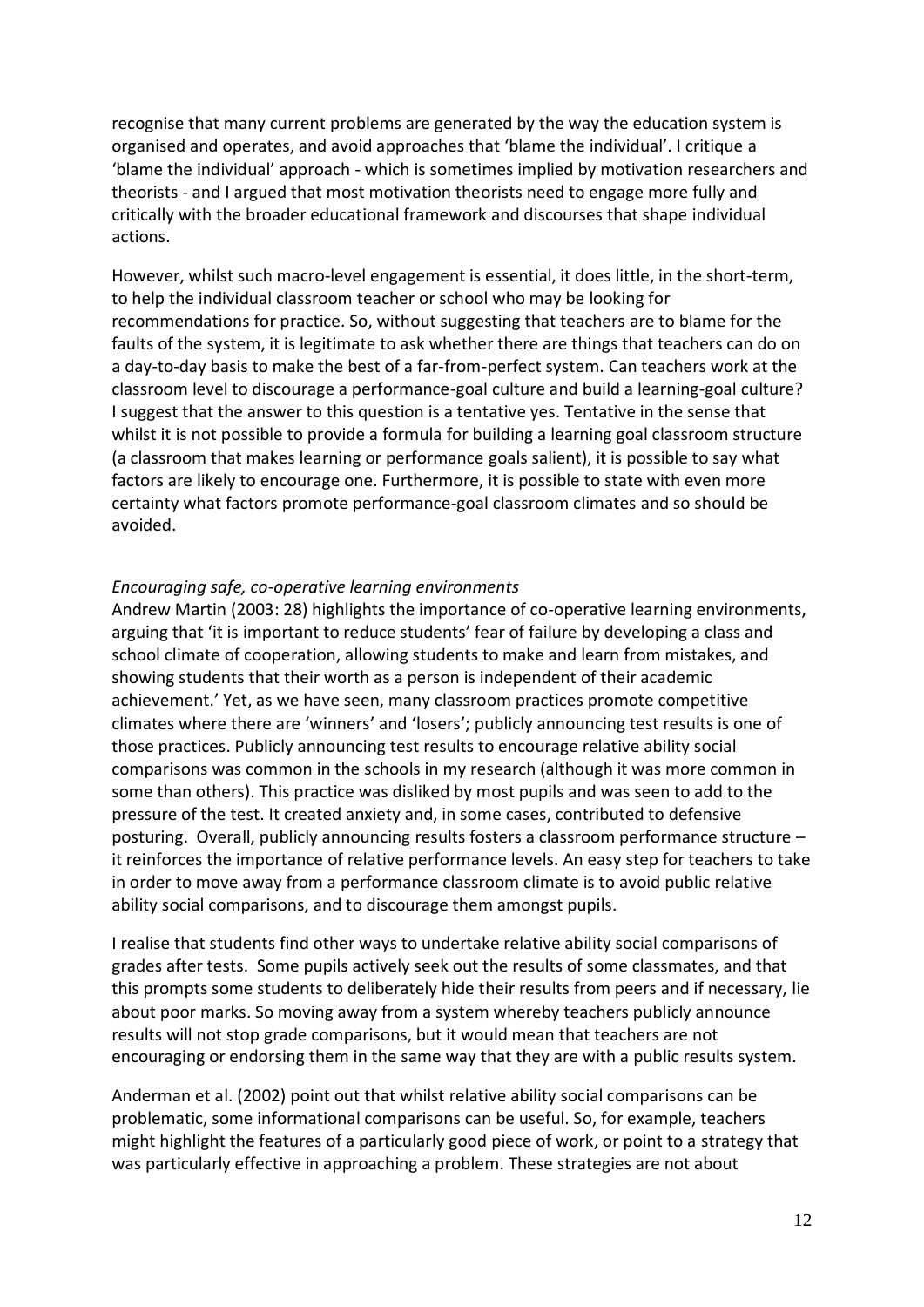highlighting differences in grades between students, nor about fostering competition. Rather, they are about sharing good practice and ideas. They are about helping to generate the sort of co-operation between students that can foster new approaches and strategies for learning and understanding. Fostering student co-operation rather than competition is crucial for reducing fears of failure; students need to feel that they are in an environment that is safe enough for them explore their understandings. They need the time and (safe) space to discuss their learning, to do what Younger and Warrington (2005) refer to as: talking themselves into understanding. In such environments setbacks are not discouraged, but are presented as valuable opportunities to learn and develop (Midgley et al., 2001). A number of other researchers have highlighted the need for teachers to create 'safe' classroom environments in which students co-operate rather than compete. For example, Lucey et al. (2003: 55) warn against teachers providing space for confident students to compete and attempt to demonstrate their ability:

We would suggest that teachers need to be wary of letting whole class sessions become a public arena for confident children, predominantly boys, to demonstrate their autonomy and creativity, and in which less confident children, mainly girls, dread being exposed. . . . pauses for group discussion may take the spotlight off individual performance; allowing less confident children to report the conclusions of their group, rather than their own answers.

Unfortunately, at the moment there is more evidence that schools are increasing competition than reducing it. In the context of concerns in many countries about boys' alleged 'underachievement', Younger and Warrington (2005: 67) point out: 'it has become conventional wisdom that boys respond to and benefit from competition rather than collaboration, and that pedagogies which emphasise competitive activities will engage and motivate boys more readily.' Based on this conventional wisdom that boys like and benefit from competition, some schools have deliberately increased competition in the classroom in an attempt to raise boys' attainment levels (see, for example, Swan, 1998)<sup>v</sup>. However, given that the pressures of competition are at the root of defensive behaviour, this strategy is likely to exacerbate the adoption of defensive strategies on the part of the boys and girls in these classes. Covington and Manheim Teel (1996: 6) argue that there is a need to reduce competition in schools if defensive behaviours are to be reduced. Indeed, they argue that learning is the first casualty in highly competitive school environments and that 'when fear is the stimulus, there are few winners in the learning game. And even the winners may pay a heavy price'.

#### *Praising effort not intelligence*

Praising children for their achievements is widely perceived to be beneficial; the benefits of it are largely unquestioned and generally regarded as 'common sense'. However, Dweck (2000) argues that praising achievement is problematic, and her case, and the evidence she presents to support it, are persuasive. Her research over many years, in a series of different studies with a diverse range of students, has shown that praise for achievements are related to a range of negative, albeit unintended, consequences. Overall, Dweck argues that praise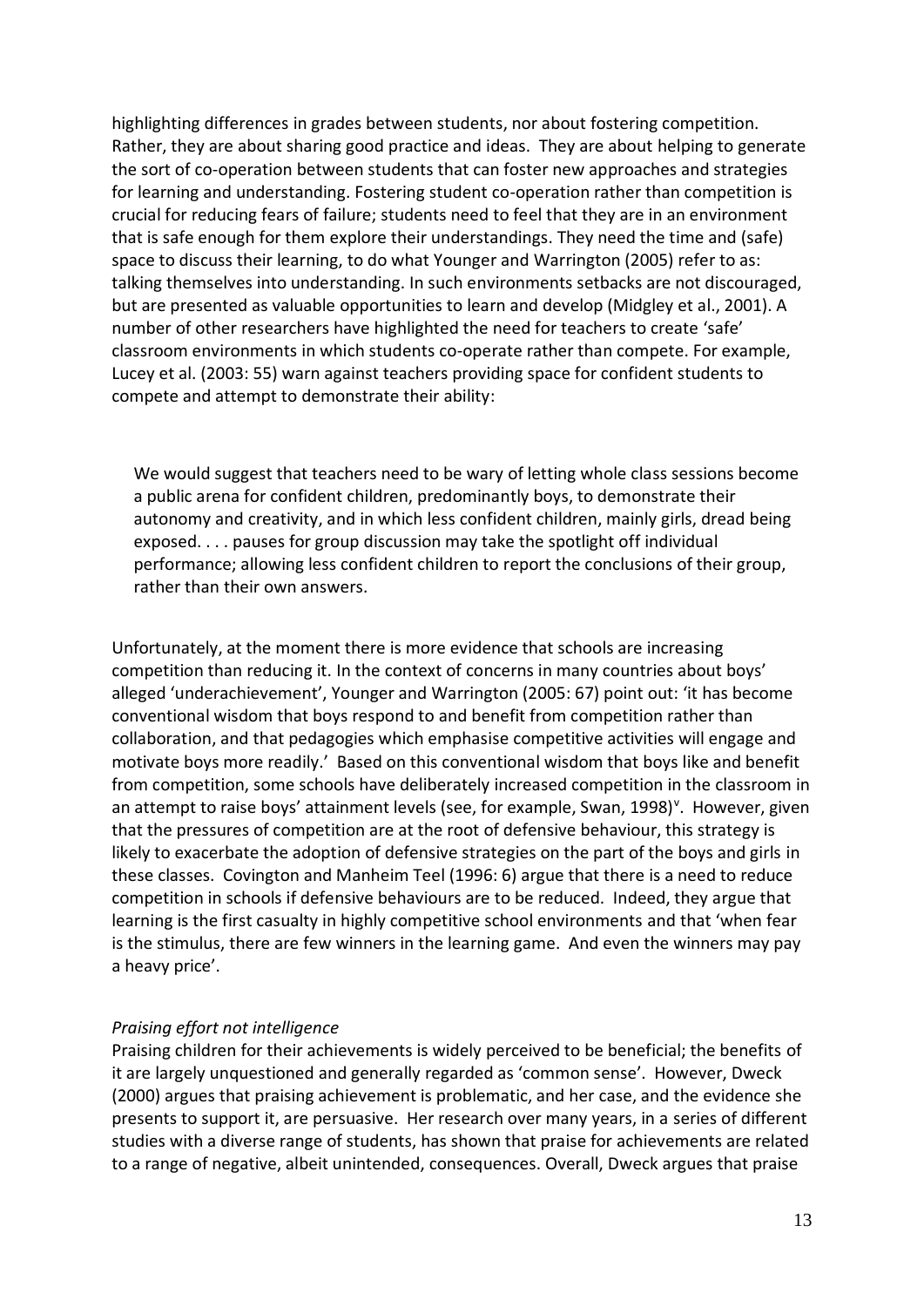for intelligence for a job well done has a host of drawbacks. First, she demonstrated that this type of praise can make children sacrifice learning by shying away from challenging tasks that could jeopardize this positive judgement of their intelligence. Instead, they gravitate towards easier tasks that reaffirm the view that they are clever. Second, she found that intelligence praise makes students so oriented towards performance goals that they will lie about failure. This was relatively common amongst interviewees in my research. Third, it also makes students vulnerable to failure so that after they encountered a setback their persistence and their enjoyment dwindled, their performance suffered and their faith in their ability plummeted. Fourth, it cultivates the view that intelligence is fixed rather than incremental, which means that students are more likely to give up, rather than try harder, when they encounter failure.

By contrast, Dweck argues that effort praise promotes a host of desirable outcomes. First, effort praise leads to learning goals. Second, it promotes the view that challenge promotes learning. In other words, it is more likely to encourage persistence in the face of a set back. Third, effort praise encourages the view that intelligence is malleable and developed through effort, rather than fixed.

Dweck's theory and research is interesting, and from a motivation point of view makes a lot of sense. She is not suggesting that pupils are not praised for their success, but that they are praised for the effort that went into it, and the strategies the students adopted, rather than for being 'clever'. In so doing, she argues that we can begin to chip away at the notion that effortless achievement is the ideal. For example, she raises the question of what teachers should do when there is no effort to praise: when a student has done something quickly, easily and perfectly. This, she argues, is a time when we are sorely tempted to give intelligence praise. But she suggests that instead the teacher should apologise for wasting their time with something that was not challenging enough for them to learn anything from. Dweck (2000: 121) argues that 'We should not make easy successes the pinnacle of accomplishment and we should not be teaching our children that low-effort products are what they should be most proud of. We should direct them to more profitable activities where their time will be better invested.' What is crucial to bear in mind about Dweck's suggestion is that it must be applied consistently. It is essential that teachers do not fall into the trap of praising some children for ability and others for effort, or those praised for effort will quickly assume that they are being praised for effort because they lack ability.

Adopting Dweck's strategy of praising effort is not, on its own, going to be sufficient for changing the classroom climate. However, in combination with other strategies it could be one step towards creating a co-operative and 'safe' environment in which pupils feel able to undertake challenges without the risk of being labelled as stupid.

#### Conclusion

Imagine how we would go about designing an educational program if our purpose were to make students hate to learn. We would not involve them [students] in establishing the purpose of their class. We would require them to perform some impossible tasks – for example, to be perfect in everything they do. Third, when we discovered that the students were failing to master the impossible tasks, we would ridicule them and report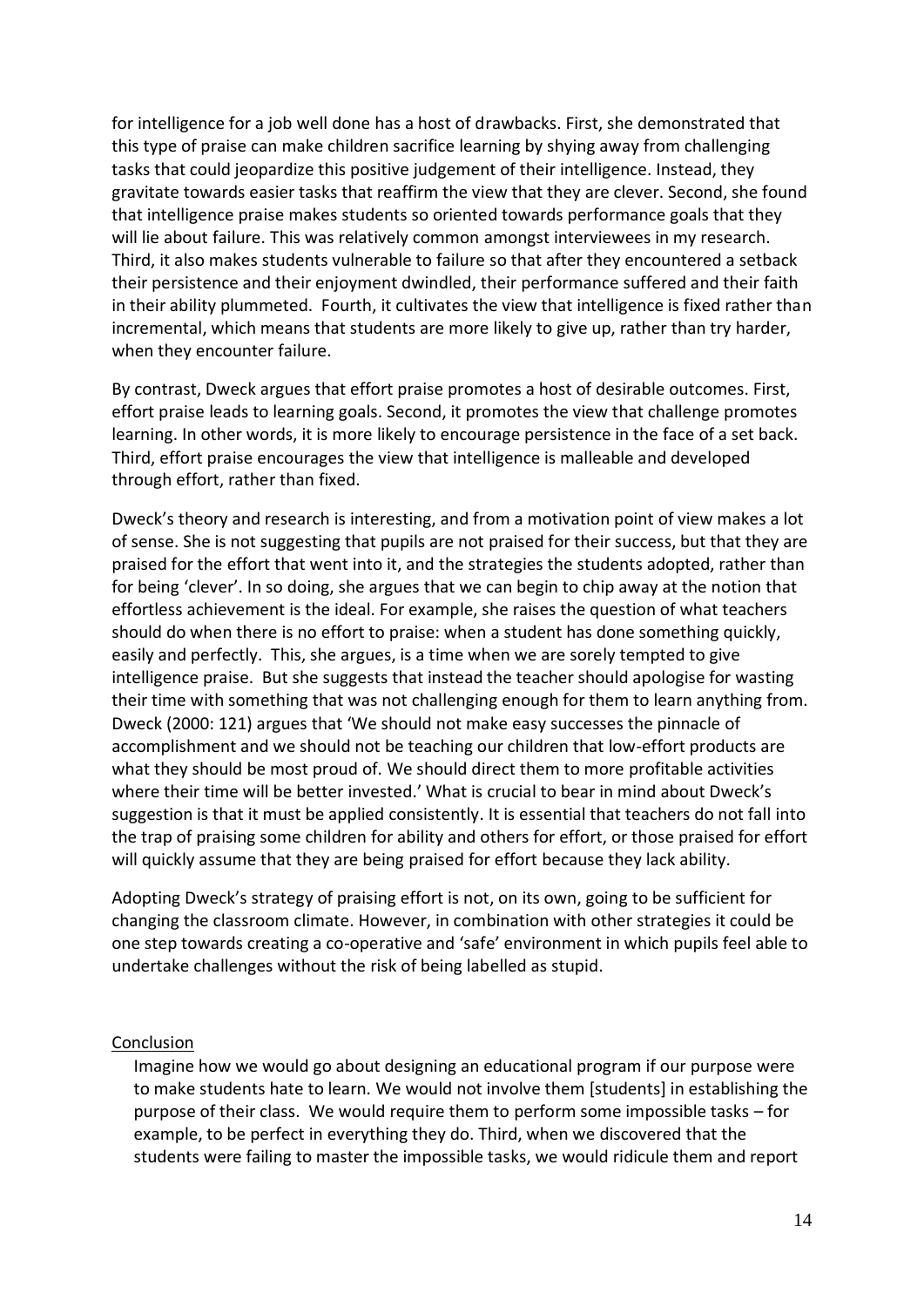their mistakes, failures and shortcomings to their friends and relatives. (Krumboltz cited in Covington, 1998: 104)

By understanding more about motivation we can begin to understand why pupils behave as they do in what are complex settings. While this paper has focused mainly on academic motives, it is important also to consider social motives, which add even more complexity to the picture (see Jackson 2006; Jackson and Sherriff 2013). Unfortunately, the system outlined above shares many features of education systems today, certainly in England. Arguably, we need to challenge education systems that emphasise competition and attainment above learning and understanding. I've suggested in this paper that competitive, performance-oriented climates prompt fears of failure among many students which, in turn, may prompt a range of defensive strategies. Such defensive strategies impact negatively on the process and experience of learning. So, we need to look for models of education that offer alternative ways of teaching and learning: ones that are based on co-operation rather than competition, on understanding rather than rote learning, ones that are foster interest rather than fear. I hope this paper will stimulate interesting discussion about these issues at the conference.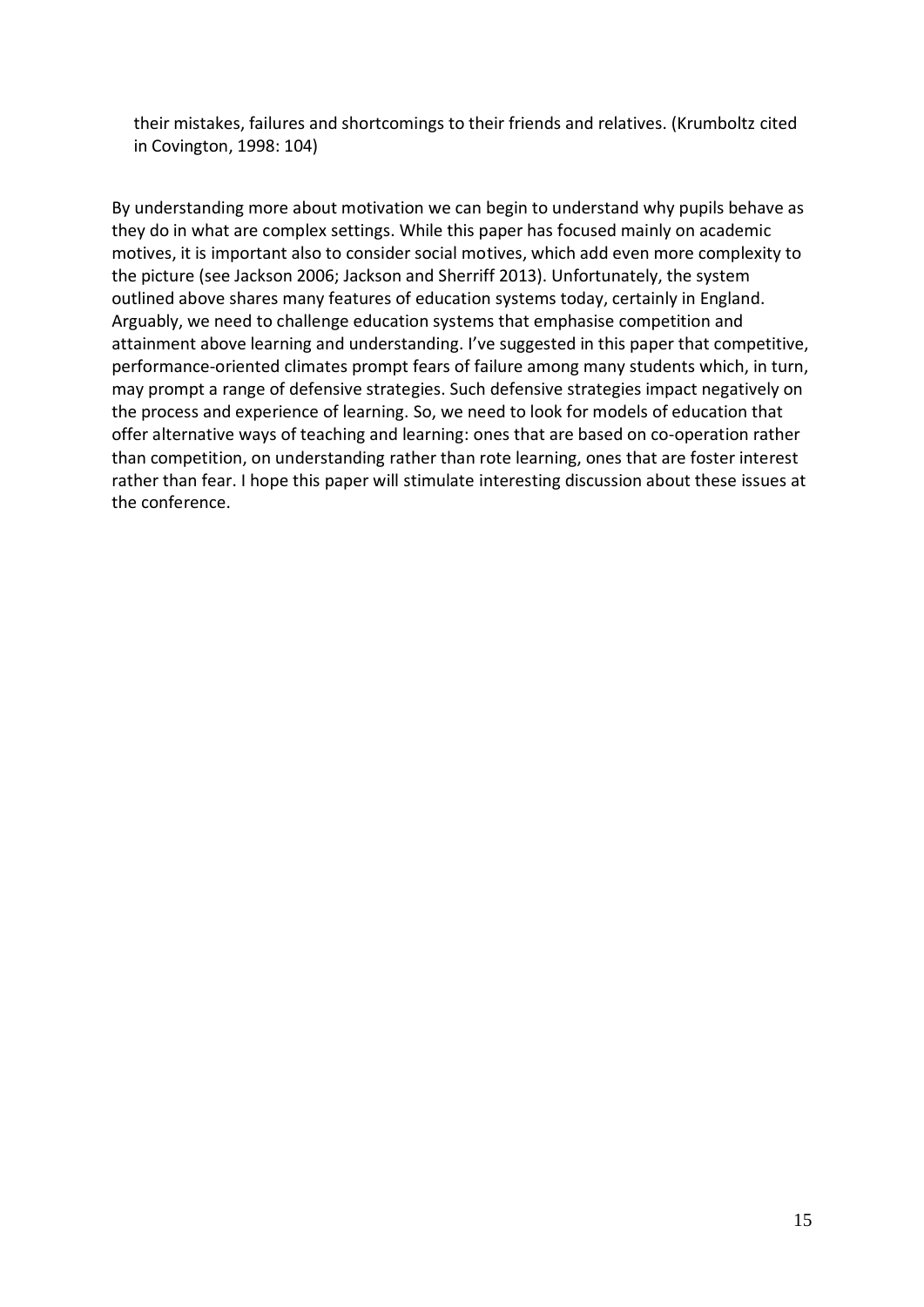#### References

- Anderman, L.H., Patrick, H., Hruda, L.Z. and Linnenbrink, E.A. (2002) Observing classroom goal structures to clarify and expand goal theory, in: C. Midgley (ed.) *Goals, goal structures, and patterns of adaptive learning*. London: Lawrence Erlbaum Associates.
- Covington, M.V. (1998) *The will to learn: A guide for motivating young people*. Cambridge: Cambridge University Press.
- Covington, M.V. (2000) Goal theory, motivation, and school achievement: an integrative review, *Annual Review of Psychology,* 51: 171-200.
- Covington, M.V. and Manheim Teel, K. (1996) *Overcoming student failure: changing motives and incentives for learning*. Washington DC: American Psychological Association.
- Davies, L. (2004) *Education and conflict: Complexity and chaos*. London: RoutledgeFalmer.
- Dweck, C. S. (1996) Social motivation: goals and social-cognitive processes. A comment, in: J. Juvonen and K.R. Wentzel (eds) *Social motivation: Understanding children's school adjustment*. Cambridge: Cambridge University Press.
- Dweck, C. S. (2000) *Self-theories: their role in motivation, personality and development*. Hove: Taylor and Francis.
- Elliot, A.J. and Harackiewicz, J.M. (1996) Approach and avoidance goals and intrinsic motivation: a mediational analysis, *Journal of Personality and Social Psychology*, 70: 461-475.
- Francis, B. and Mills, M. (2012) Schools as damaging organisations: instigating a dialogue concerning alternative models of schooling, Pedagogy, *Culture and Society*, 20:2, 251- 271.
- Freeman, K. E. (2004) The significance of motivational culture in schools serving African American adolescents: a goal theory approach, in P.R. Pintrich and M.L. Maehr (eds) *Motivating students, improving schools: the legacy of Carol Midgley*. London: Elsevier.
- Galloway, D., Rogers, C., Armstrong, D., Leo, E. with Jackson, C. (1998) *Motivating the difficult to teach*. London: Longman.
- Gleeson, D. and Husbands, C. (eds) (2001) *The performing school: Managing, teaching and learning in a performance culture*. London: Routledge/Falmer.
- Harber, C. (2004) *Schooling as violence: How schools harm pupils and societies*. Abingdon: Routledge.
- Heyder, A. and Kessels, U. (2016) Boys don't work? On the psychological benefits of showing low effort in high school, *Sex roles*. Doi: 10.1007/s11199-016-0683-1.
- Jackson, C. (2006) '*Lads' and 'ladettes' in school: Gender and a fear of failure*. Maidenhead: Open University Press.
- Jackson, C. (2013) [Fear in and about Education,](http://www.research.lancs.ac.uk/portal/en/publications/fear-in-and-about-education(38b4bdf9-e880-45e1-b51c-a61339377dfe).html) in: R. Brooks, M. McCormack and K. Bhopal (Eds) *Contemporary Debates in the Sociology of Education*, pp. 185-201*.* Basingstoke: Palgrave-Macmillan.
- Jackson, C. and Nyström, A-S. (2014) 'Smart students get perfect scores in tests without studying much': why is an effortless achiever identity attractive, and for whom is it possible? *Research Papers in Education*. Doi: 10.1080/02671522.2014.970226.
- Jackson, C. and Sherriff, N. (2013) A qualitative approach to intergroup relations: exploring the applicability of the Social Identity Approach to 'messy' school contexts, *Qualitative Research in Psychology*, 10(3): 259-275.
- Gilbert, R. and Gilbert, P. (1998) *Masculinity goes to school*. London: Routledge.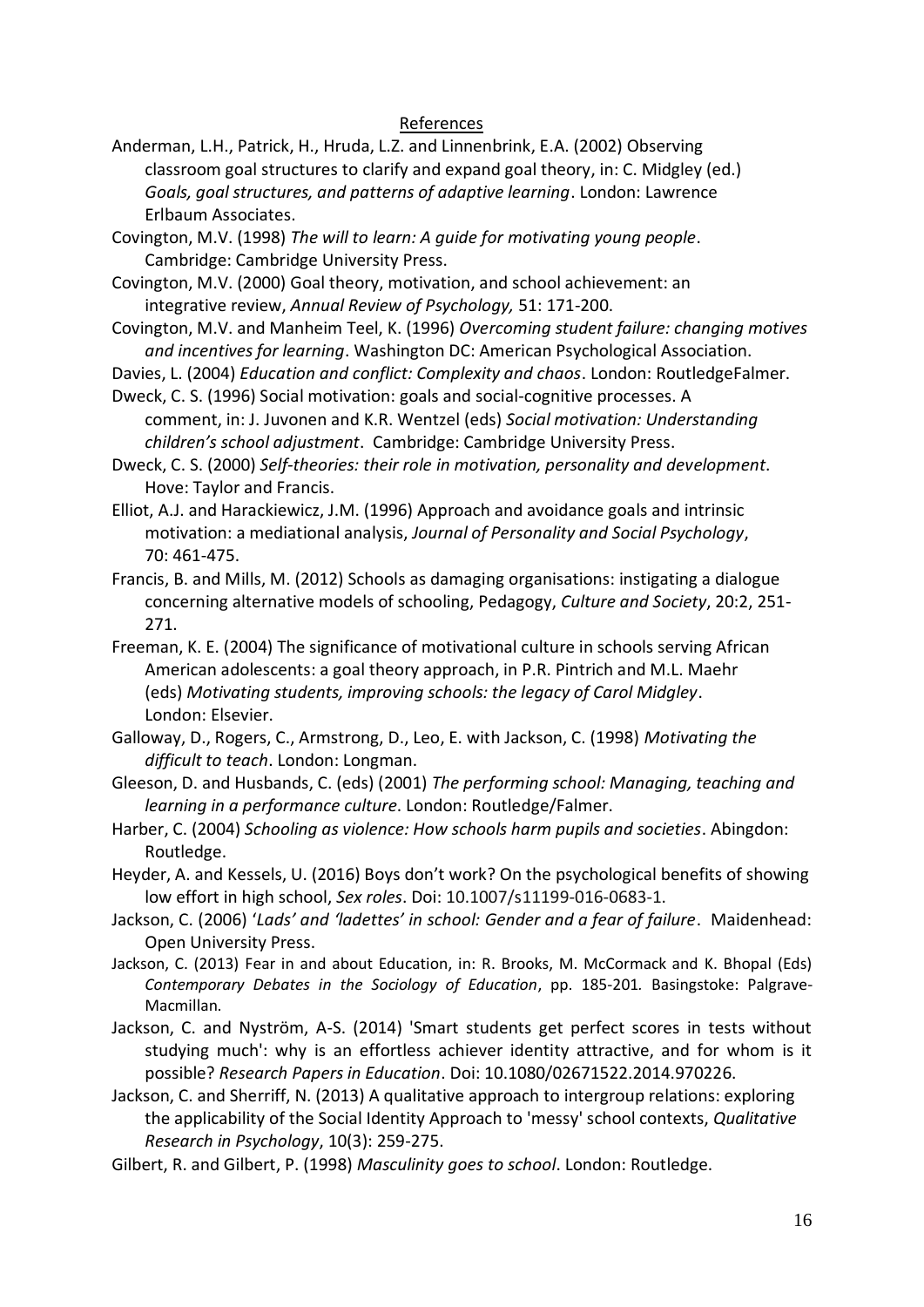James, W. (1890) *Principles of psychology.* Chicago: Encyclopedia Britannica.

- Kaplan, A. (2004) Achievement goals and intergroups relations, in: P.R. Pintrich and M.L. Maehr (eds) *Motivating students, improving schools: The legacy of Carol Midgley*. London: Elsevier.
- Kaplan, A., Middleton, M.J., Urdan, T. and Midgley, C. (2002a) Achievement goals and goal structures, in: C. Midgley (ed.) *Goals, goal structures, and patterns of adaptive learning*. London: Lawrence Erlbaum Associates**.**
- Kaplan, A., Gheen, M. and Midgley, C. (2002b) Classroom goal structure and student disruptive behaviour, *British Journal of Educational Psychology*, 72 (2): 191-211.
- Linnenbrink, E.A. (2004) Person and context: theoretical and practical concerns in achievement goal theory, in P.R. Pintrich and M.L. Maehr (eds) *Motivating students, improving schools: the legacy of Carol Midgley*. London: Elsevier.
- Marsh, P., Rosser, E. and Harre, R. (1978) *The rules of disorder*. London: Routledge.
- Martin, A.J. (2003) Enhancing the educational outcomes of boys, *Youth Studies Australia*, 22(4): 27-36.
- Martin, A.J. and Marsh, H.W. (2003) Fear of failure: Friend or foe? *Australian Psychologist*, 38(1): 31-38.
- Middleton, M.J. and Midgley, C. (1997) Avoiding the demonstration of lack of ability: an underexplored aspect of goal theory, *Journal of Educational Psychology*, 89(4): 710-718.
- Midgley, C., Kaplan, A. and Middleton, M. (2001) Performance-approach goals: good for what, for whom, under what circumstances, and at what cost? *Journal of Educational Psychology*, 93(1): 77-86.
- Pless, M., Katznelson, N., Hjort-Madsen, Nielsen, A.M.W. (2015) *Unges motivation I udskolingen*. Aalborg: Egmont Fonden.
- Pollard, A. with Collins, J., Maddock, M., Simco, N., Swaffield, S., Warin, J. and Warwick, P. (2005) *Reflecting Teaching*, 2<sup>nd</sup> edn. London: Continuum.
- Reay, D. and Wiliam, D. (1999) 'I'll be a nothing': structure, agency and the construction of identity through assessment, *British Educational Research Journal*, 25(3): 343-354.
- Shaw, J. (1995) *Education, gender and anxiety*. London: Taylor and Francis.
- Skaalvik, S. (1993) Ego-involvement and self-protection among slow learners: four case studies, *Scandinavian Journal of Educational Research*, 37: 305-315.
- Swan, B. (1998) Teaching boys and girls in separate classes at Shenfield High School, Brentwood, in: K. Bleach (ed.) *Raising boys' achievement in schools.* Stoke on Trent: Trentham Books.
- Thompson, T. (1999) *Underachieving to protect self-worth*. Aldershot: Ashgate Publishing Ltd.
- Urdan, T. and Midgley, C. (2001) Academic self-handicapping: what we know, what more there is to learn, *Educational Psychology Review*, 13(2): 115-138.
- Urdan, T., Ryan, A.M., Anderman, E.M. and Gheen, M.H. (2002) Goals, goal structures, and avoidance behaviours, in: C. Midgley (ed.) *Goals, goal structures, and patterns of adaptive learning*. London: Lawrence Erlbaum Associates.
- Walkerdine, V., Lucey, H. and Melody, J. (2001) *Growing up girl: psychosocial explorations of gender and class*. Basingstoke: Palgrave.
- Warrington, M. and Younger, M. (1999) Perspectives on the gender gap in English secondary schools, *Research Papers in Education*, 14(1): 51-77.